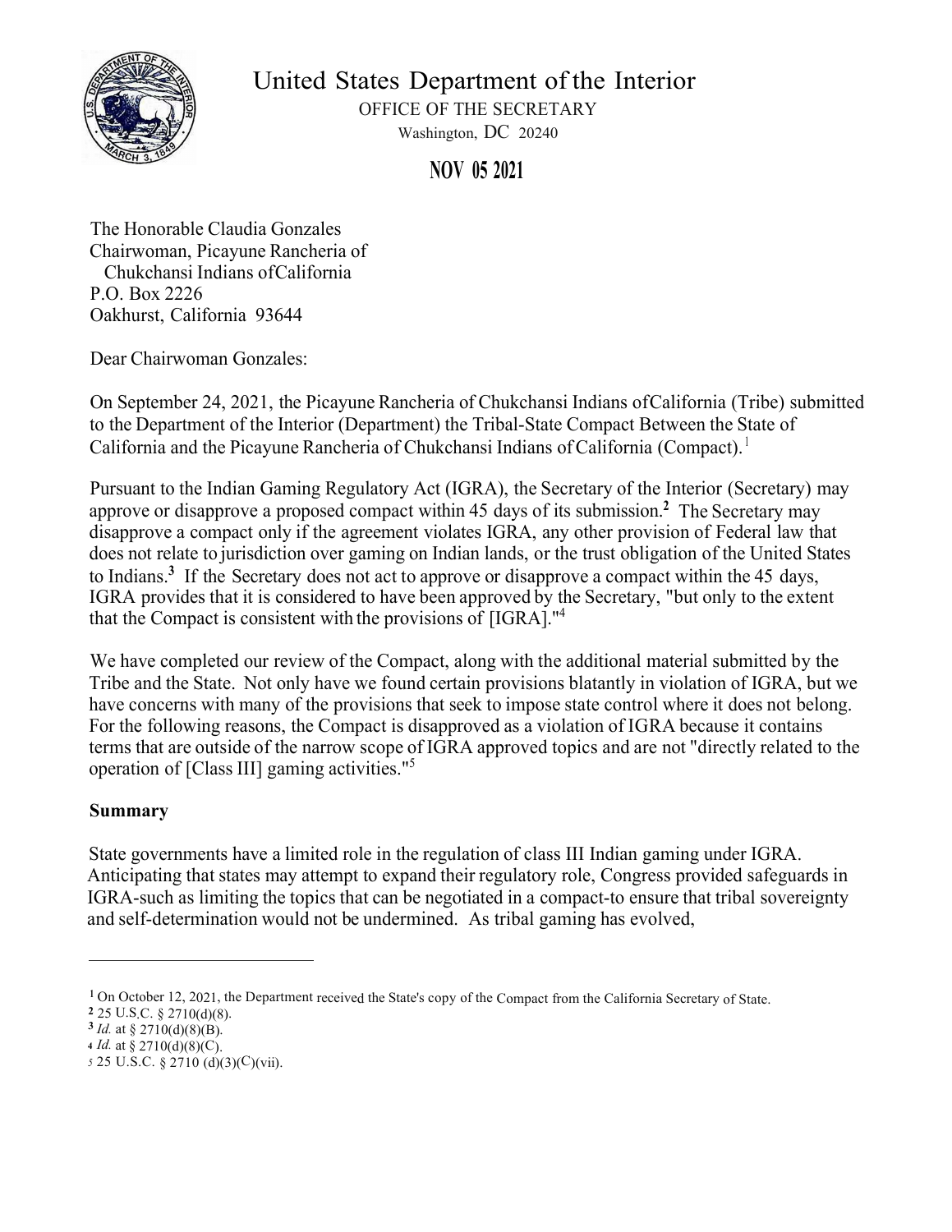<span id="page-1-0"></span>however-and despite these clear statutory safeguards-states have still managed to encroach on the rights of tribes, imposing state jurisdiction and regulation in areas not directly related to a tribe's gaming operation. Moreover, states and tribes have even worked in tandem to limit the rights of other tribes in regards to potential gaming operations. We have serious concerns with this type of state encroachment and infringement on tribal sovereignty. While we cannot change decisions in the past, moving forward, we seek to ensure that compacts are negotiated strictly in accordance with IGRA and do not unintentionally or intentionally undermine tribal sovereignty.

# **Background**

The Tribe has been gaming under a compact negotiated in 1999 (1999 Compact), approved by the Secretary, and published in the Federal Register in 2000, together with identical compacts approved at the same time for over 50 other tribes in California. Tribal gaming in California has grown substantially since that time, and it is now the largest gaming market in the United States. But while the Tribe's Class III gaming operations have grown only modestly since the Secretary approved the 1999 Compact, the Compact submitted to us today significantly expands upon the 1999 Compact's scope of provisions. For purposes of this decision, notable provisions from the 1999 Compact and the Compact are summarized below.

## *1999 Compact Provisions*

Section 10.8 of the 1999 Compact, "Off-Reservation Environmental Impacts," provided that at least "90 days prior to the commencement of a Project ... the Tribe shall adopt an ordinance providing for the preparation, circulation, and consideration by the Tribe of environmental impacts reports concerning potential off-reservation environmental impacts of any and all Projects to be commenced on or after the effective date of this Compact.<sup>16</sup> The 1999 Compact obligated the Tribe "to make a good faith effort to incorporate the policies and purposes of the National Environmental Policy Act [NEPA] and the California Environmental Quality Act [CEQA] consistent with the Tribe's governmental interests." 7

Section 10.8.1 of the 1999 Compact defined the term "Project" as "any expansion or any significant renovation or modification of an existing Gaming Facility, or any significant excavation, construction, or development associated with the Tribe's Gaming Facility or proposed Gaming Facility."<sup>8</sup> The term "environmental impact reports" was defined by the 1999 Compact as "any environmental assessment, environmental impact report, or environmental impact statement, as the case may be."<sup>9</sup>

**<sup>6</sup>**1999 Compact § 10.8.1.

*<sup>7</sup> Id.*

**<sup>8</sup>**1999 Compact § 10.8.2(a)(2)(c).

**<sup>9</sup>***Id.*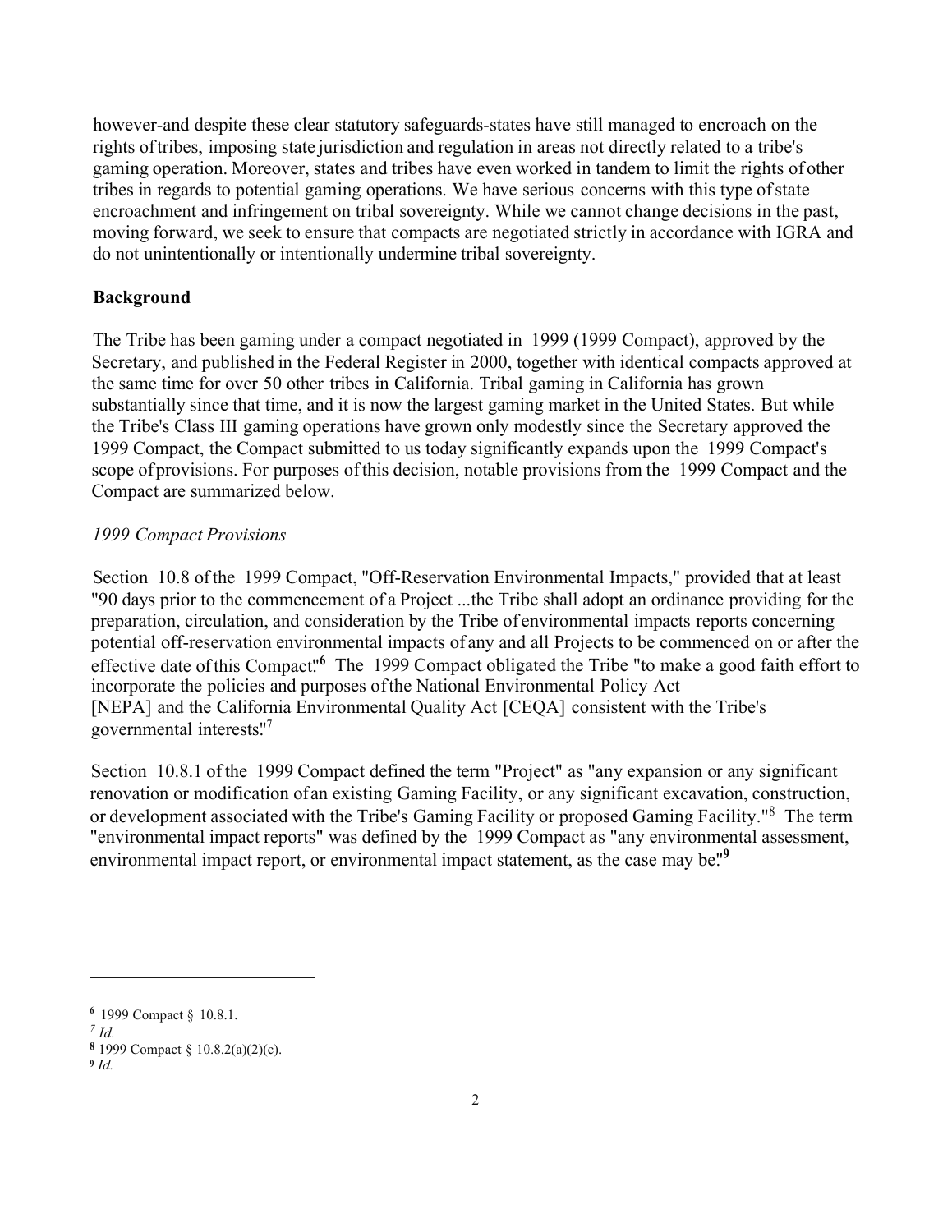The term "Gaming Facility" was defined as:

. .. any building in which Class III gaming activities or gaming operations occur or in which the business records receipts or other funds ofthe gaming operation are maintained but excluding offsite facilities primarily dedicated to storage ofthose records and financial institutions) and all rooms, buildings and areas including parking lots and walkways, a principal purpose ofwhich is to serve the activities of the Gaming Operation, provided that nothing herein prevents the conduct ofClass II gaming (as defined under IGRA) therein. 1999 Compact§ 2.8

The 1999 Compact defined the term "Gaming Operation" as the "the business that offers and operates Class III Gaming Activities, whether exclusively or otherwise."<sup>10</sup> The term "Gaming Activities" was defined as "the Class III gaming activities authorized under this Gaming Compact."<sup>11</sup>

Under the 1999 Compact, the Tribe was required to "inform the public ofthe planned Project," "take appropriate actions to determine whether the project will have any adverse impacts on the off-Reservation environment," and "receive and respond to comments by submitting all environmental impact reports" to the State's Office of Planning and Research and the county board ofsupervisors for public distribution."<sup>12</sup> Next, the 1999 Compact required consultation with the county board of supervisors or city council, as applicable, and "meet[ing] with them to discuss mitigation ofsignificant adverse off-Reservation impacts," as well "meet[ing] with and provid[ing] an opportunity for comment by those members ofthe public residing off-Reservation within the vicinity ofthe Gaming Facility such as might be adversely affected by the proposed Project." <sup>13</sup>

After commencing a Project, the 1999 Compact required the Tribe to "keep the [local governing body] and potentially affected members ofthe public apprized [sic] ofthe project's progress," together with making "good faith efforts to mitigate any and all significant adverse off-Reservation environmental impacts."<sup>14</sup>

# *2021 CompactProvisions*

The Compact significantly expands the 1999 Compact's "Off-Reservation Environmental Impacts" provisions<sup>15</sup> Under Section 11, the Tribe is not permitted to commence any construction projects until it meets all environmental review and dispute resolution procedures. <sup>16</sup> That section further requires

<sup>10</sup>*Id.* at § 2.7.

<sup>&</sup>lt;sup>11</sup> *Id.* at § 2.4.

 $12$  *Id.* at §§ 10.8.2(a)(1-3).

<sup>13</sup>*Id.* §§ 10.8.2(a)(4-5).

<sup>14</sup>*Id.* at §§ 10.8.2(b)(l-2). <sup>15</sup>Compact at72-103.

<sup>16</sup>*Id*. § 11.1.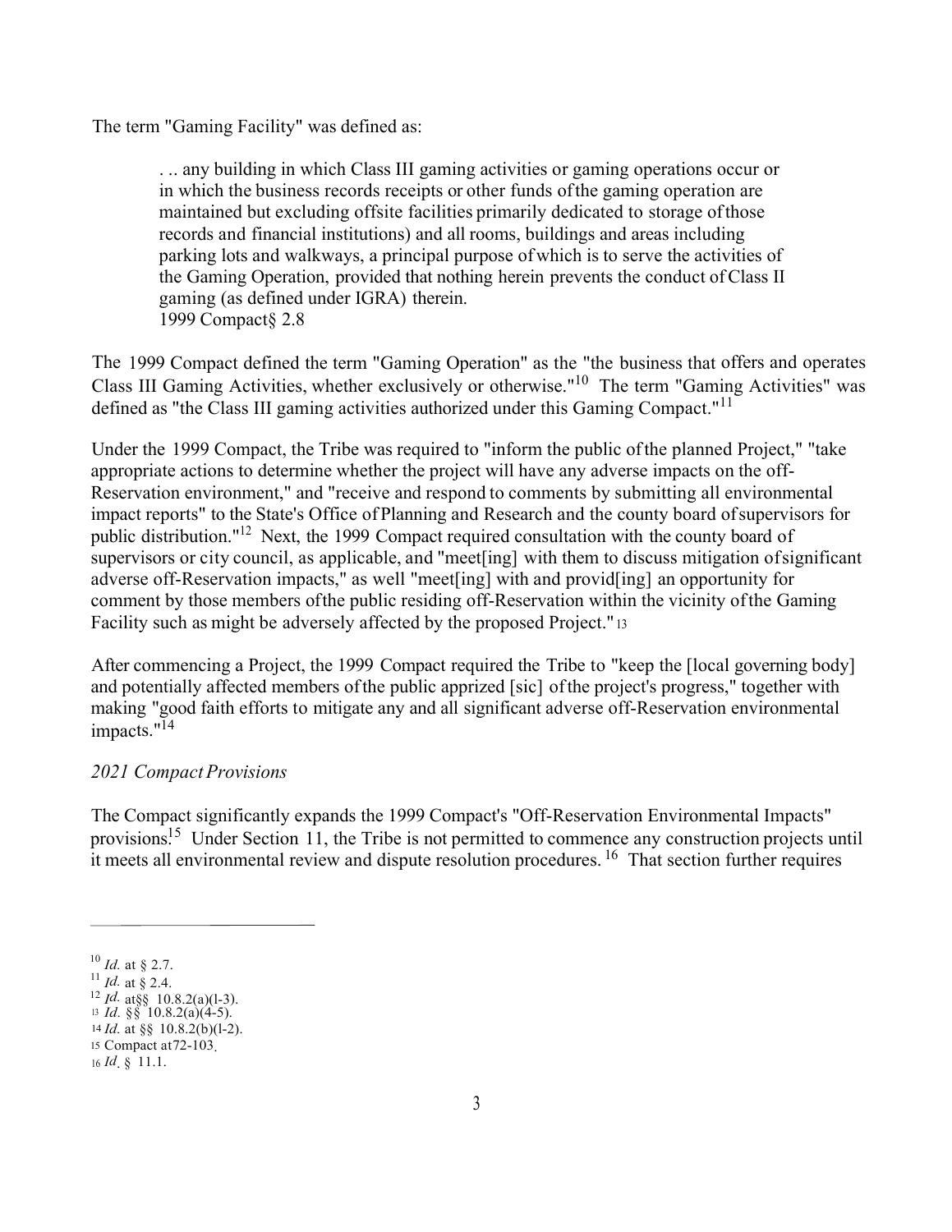that the Tribe either prepare a Tribal Environmental Impact Document (TEID) or a Tribal Environmental Impact Report (TEIR), unless a Categorical Exemption [applies.](https://applies.17)<sup>17</sup>

The Compact also requires the Tribe "to adopt an ordinance incorporating the processes and procedures required under section 11.0 (Tribal Environmental Protection Ordinance)" (TEPO).<sup>18</sup> The TEPO incorporates NEPA and CEQA policies and purposes and requires the Tribe to not only submit a TEPO to the State, but should the State disagree with any aspect of it, the Tribe must participate in dispute resolution procedures. <sup>19</sup>

The Compact also expands the 1999 Compact's definition of "Project" to:

...(i) the construction of a new Gaming Facility, (ii) a renovation, expansion or modification of an existing Gaming Facility, or (iii) *other activity involving a physical change to the reservation environment,* provided the principal purpose of which is directly related to the activities of the Gaming Operation, and any one of which may cause a Significant Effect on the Off-Reservation Environment. For purposes of this definition, section 11.0, and Appendix B, "reservation" refers to the Tribe's Indian lands within the meaning of IGRA or lands otherwise held in trust for the Tribe or its citizens by the United States.

The Compact defines "Gaming Facility" as:

.. . any building in which Gaming Activities or any Gaming Operations occur, or in which the business records, receipts, or other funds of the Gaming Operation are maintained (but excluding off-site facilities primarily dedicated to storage of those records, and financial institutions), which may include parking lots, walkways, rooms, buildings, and areas that provide amenities to Gaming Activity patrons, if and only if, the principal purpose of which is to serve the activities of the Gaming Operation and Facility rather than providing the Gaming Operation with an incidental benefit, provided that nothing herein prevents the conduct of class II gaming (as defined under IGRA) therein. Compact § 2.13

The term "Gaming Operation" is defined as "the business enterprise that offers and operates Gaming Activities, whether exclusively or otherwise, but does not include the Tribe's governmental or other business activities unrelated to the operation of the Gaming Facility."<sup>20</sup>

<sup>17</sup>*Id.* at §§ 11.l(a-b) and l l.4(a). The Tribe currently operates over 350 Gaming Devices and would fall under the TEIR requirements.

 $18$  Compact § 11.2. <sup>19</sup> *Id.*

<sup>20</sup>*Id.* at § 2.14.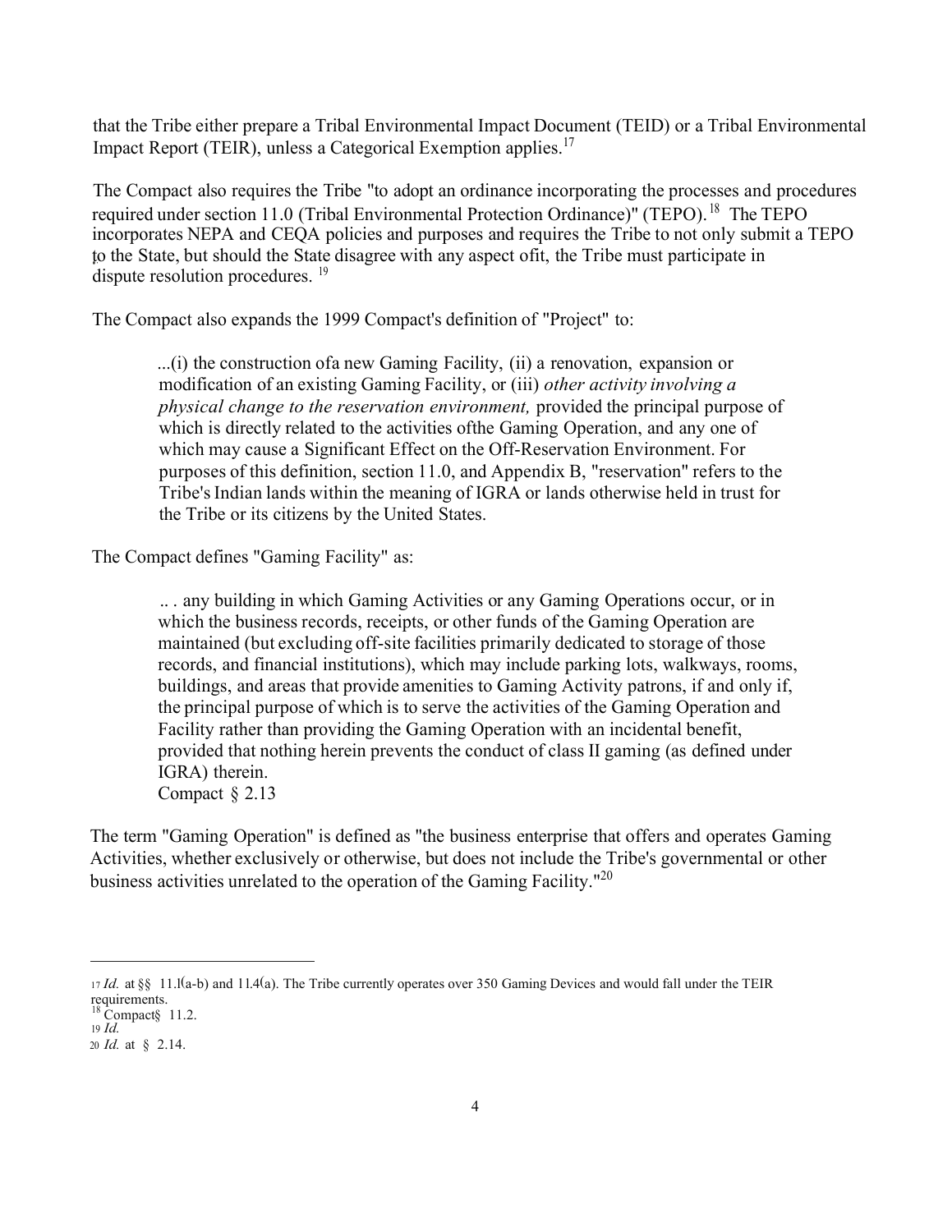The Compact now includes a definition for the term "Interested Persons," which means "(i) all local, state, and federal agencies, which, if a Project were not taking place on Indian lands, would have responsibility for approving the Project or would exercise authority over the natural resources that may be affected by the Project, (ii) any incorporated city within six (6) miles ofthe Project, and (iii) persons, groups, or agencies that request in writing a notice ofpreparation of a draft tribal environmental impact report described in section 11.0, or have commented on the Project in writing to the Tribe or the County where those comments were provided to the Tribe."<sup>21</sup>

"Significant Effect(s) on the Off-Reservation Environment" means a substantial or potentially substantial adverse change, in any ofthe physical conditions ofthe off-reservation environment caused by the Project, including land, air, water, minerals, flora, fauna, ambient noise, cultural areas and objects of historic, cultural or aesthetic significance. $^{22}$ 

Unless the Tribe determines that Categorical Exemption applies to the Project, a determination that is subject to challenge by the State up to and including binding arbitration, the Compact provides for an extraordinarily detailed process akin to CEQA that Tribe must follow before commencing construction or renovation of a Gaming [Facility.](https://Facility.23)<sup>23</sup> This process includes requiring the Tribe to generate detailed environmental reports, prepare studies, and issue declarations of a Project's impacts, even ifsuch impacts are not remotely related to its gaming [activities.](https://activities.24)<sup>24</sup> The Compact also requires the Tribe to participate in meet and confers with Interested Persons, including entities well beyond the 1999 Compact's limitation to public and local government. Should the Tribe be unable to resolve differences with all ofthese parties, it may ultimately have to participate in dispute resolution procedures. Ifthe Tribe determines that "Significant Effects on the Off-Reservation Environment of <sup>a</sup> Project cannot be mitigated to a level of insignificance, the Tribe shall proceed to prepare [a TEIR.]<sup>"25</sup> Alternatively, a TEIR "will be required where there is substantial evidence ofphysical changes to the surrounding environment, including aesthetic impacts to the community character ofthe environment."<sup>26</sup> The TIER provisions mandate issuance of a Tribal Mitigation Plan, including intergovernmental agreements."27

Finally, the Tribe shall not commence a Project until the local government and, if required, a Caltrans intergovernmental agreement, respectively, are executed by the parties or until any dispute related to the intergovernmental agreements is resolved, up to and including binding arbitration between the Tribe and either the local government or Caltrans, as app[licable.](https://applicable.28)<sup>28</sup>

<sup>21</sup>*Id.*at § 2.20.

<sup>22</sup> *Id.* at § 2.27.

<sup>23</sup> *See generally* Compact at, but not limited to,§§ 11.4 through 11.7 and §§ 11.11 through 11.15.

<sup>24</sup> Compact§ 11.5. *<sup>25</sup> Id.* at § 11.5 (g); the Tribe currently operates more than 349 Gaming Devices and the TEIR provisions would apply. *See supra* at n.17.

**<sup>26</sup>***Id.* at § 11.5(h).

**<sup>27</sup>** *Id.*at § 11.l5(c).

 $^{28}$ *Id.* §§<sup>9</sup>11.15(f) and 11.16.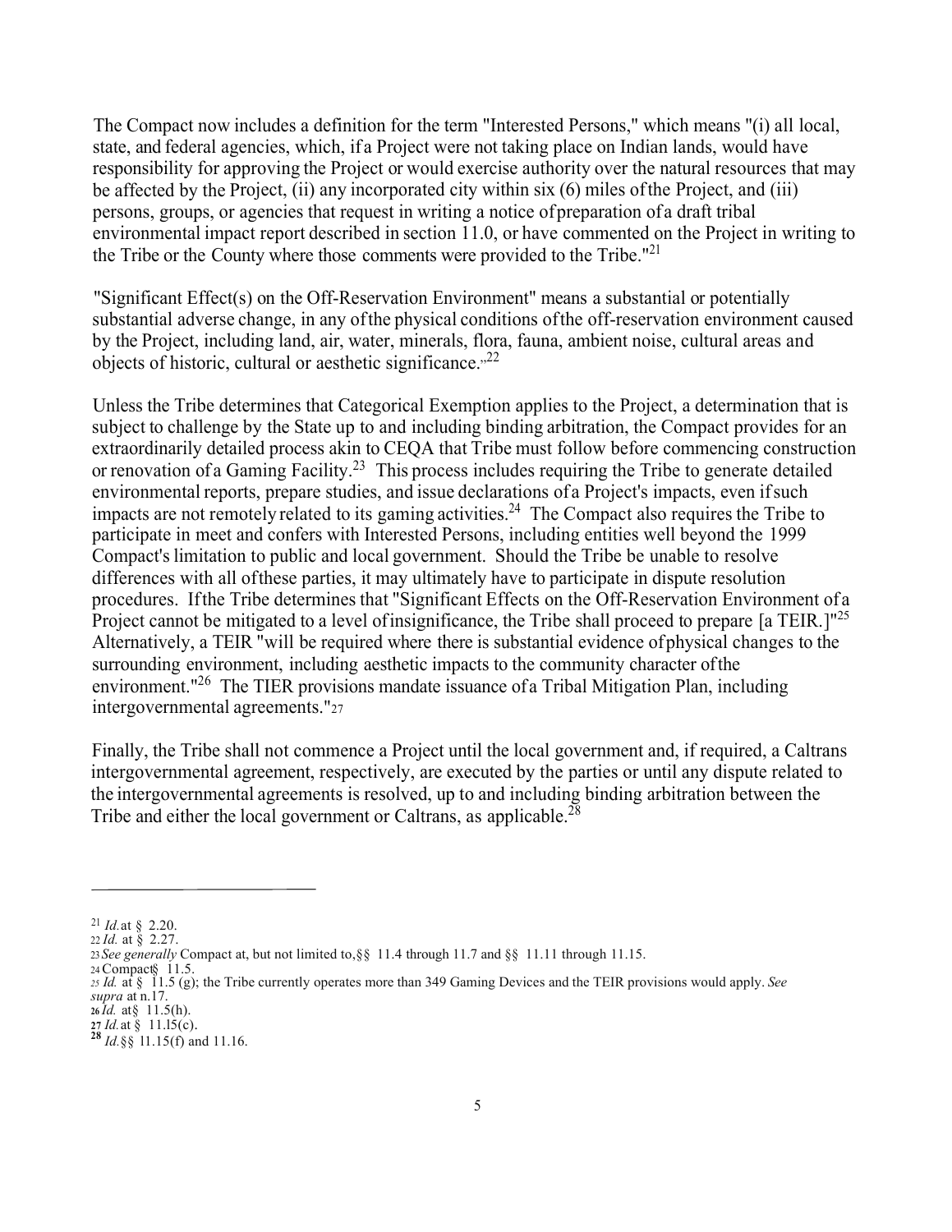# **Analysis**

#### **Permissible Subjects of Compact Negotiation**

The Compact contains several notable provisions that exceed the limitations on compact negotiations prescribed by Congress in IGRA. In 1987, the United States Supreme Court issued its decision in *California v. Cabazon Band of Mission Indians,* which affirmed the right of tribesto conduct gaming activities on their Indian lands in states where those activities were not prohibited under <sup>a</sup> criminal [statute.](https://statute.29)<sup>29</sup> The following year Congress enacted IGRA largely in response to the *Cabazon*  decision, and declared that "Indian tribes have the exclusive right to regulate gaming activity on Indian lands ifthe gaming activity is not specifically prohibited by Federal law and is conducted within a State which does not, as a matter of criminal law and public policy, prohibit such gaming activity."<sup>30</sup> The IGRA established a statutory scheme that limited tribal gaming and sought to balance tribal, state, and Federal interests in regulating gaming activities on Indian lands. To ensure an appropriate balance between tribal and state interests, Congress limited the subjects over which tribes and states could negotiate in a classIII gaming compact. Pursuant to IGRA, a tribal-state compact may include provisions relating to:

(i) the application of the criminal and civil laws and regulations of the Indian tribe orthe State that are directly related to, and necessary forthe licensing and regulation ofsuch activity;

(ii) the allocation ofcriminal and civil jurisdiction between the State and the Indian tribe necessary for the enforcement ofsuch laws and regulations;

(iii) the assessment by the State of such activities in such amounts as are necessary to defray the costs of regulating such activity;

(iv) taxation by the Indian tribe of such activity in amounts comparable to amounts assessed by the State for comparable activities'

(v) remedies for breach ofcontract;

(vi) standards forthe operation ofsuch activity and maintenance of the gaming facility, including licensing; and

(vii) any other subjectsthat are *directly related to the operation of gaming activities.*

25 U.S.C. § 2710(d)(3)(C) (emphasis added).

<sup>29</sup>*California v. Cabazon Band of Mission Indians,* 489 U.S. 202 (1987).

<sup>30</sup>25 U.S.C *§* 2701.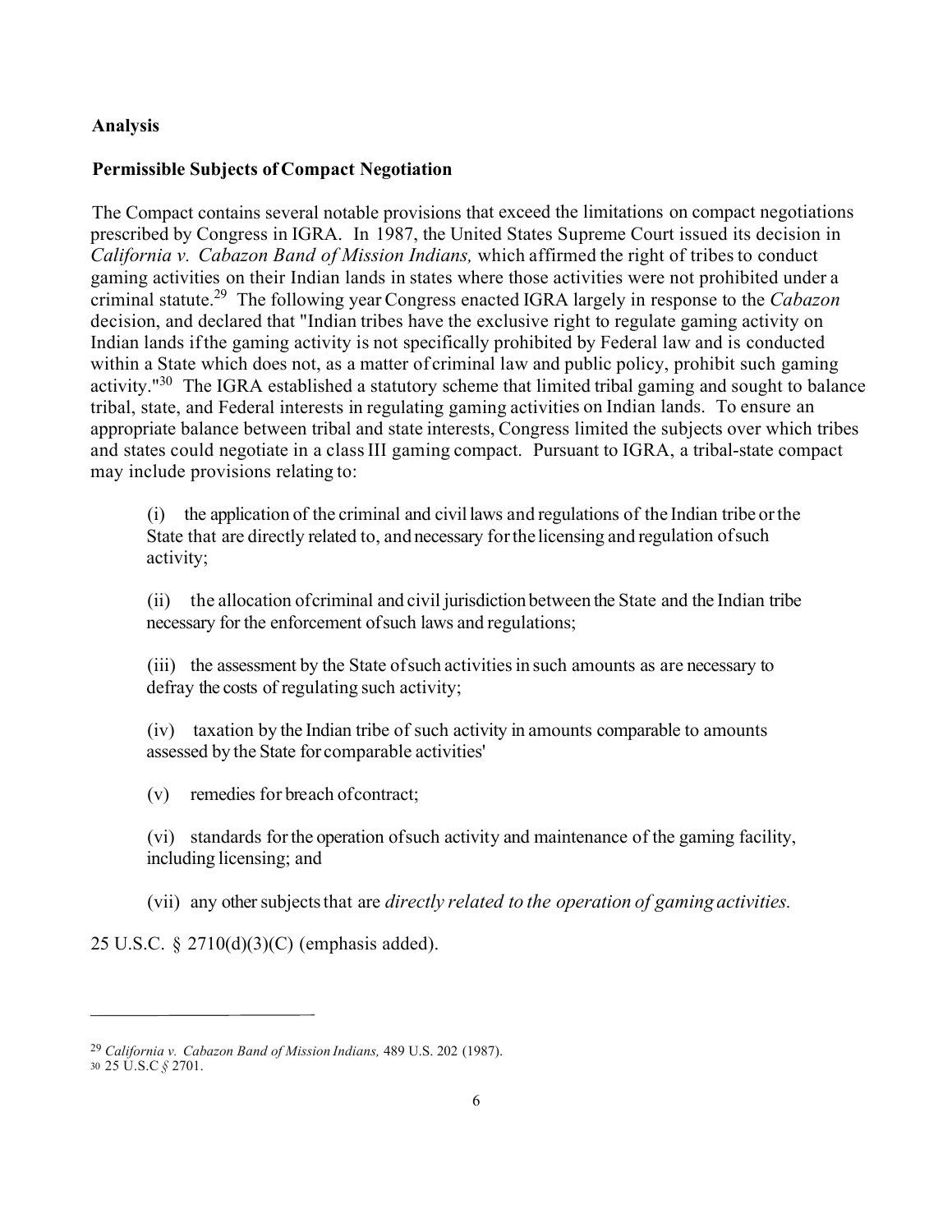Congress included these provisions and required the Secretary review tribal-state gaming compacts to fulfill the Department's trust responsibility to tribes by enforcing these provisions and to protect tribal authority to govern their own affairs. Congress sought to safeguard against states leveraging compact negotiations to impose jurisdiction or influence over matters unrelated to gaming and solely flowing from the Tribe's inherent [sovereignty.31](https://sovereignty.31)

Congress included the tribal-state compact provisions to account for states' interests in the regulation and conduct of cass III gaming activities, as defined by IGRA.<sup>32</sup> Those provisions limit the subjects over which states and tribes could negotiate a tribal-state compact.<sup>33</sup> In doing so, Congress also sought to establish "boundaries to restrain aggression by powerful states."<sup>34</sup> The legislative history of IGRA indicates that "compacts [should not] be used as subterfuge for imposing state jurisdiction on tribal lands."35 The above referenced provisions limit the subjects over which states and tribes can negotiate a tribal-state compact.

In the Senate debate regarding S.555, which was enacted as the IGRA, Senator Evans stated:

"As we are all aware, many Indian tribes are opposing S.555 at least in part because of the potential of extending State jurisdiction over Indian lands for certain gaming of the potential of extending State jurisdiction over Indian lands for certain gaming activities. I wish to make it very clear that the commttee has only provided for a mechanism to permit the transfer of limited State jurisdiction over Indian lands where an Indian tribe requests such a transfer as part of a tribal-State gaming compact for class III gaming. We intend that the two sovereigns - the tribes and the States - will sit down together in negotiations on equal terms and come up with a recommended methodology for regulating class III gaming on Indian lands. Permitting the States even in this limited say in matters that are usually in the exclusive domain of tribal government has been permitted only with extreme reluctance. As discussed in the committee report, *gambling is a unique situation and our limited intrusion on the right of tribal self-governance or State-tribal relations."* 

S. Rep. No. 446, 100th Cong., 2d Sess. 6 (1988), reprinted in 1988 U.S.C.C.A.N. 3071 (emphasis added). $36$ 

We conduct our review of tribal-state gaming compacts against this backdrop. Tribal governments are vested with the inherent authority to regulate gaming activities on their own lands. Congress through

**<sup>31</sup>** 25 U.S.C. § 2702.

**<sup>32</sup>***See* 25 U.S.C. §§ 2702(2) and 2710(b)(2)(F).

**<sup>33</sup>** 25 U.S.C. § 2710(d)(3)(c).

**<sup>34</sup>***Rincon Band v. Schwarzenegger,* 602 F. 3d 1019 (9th Cir. 2010) (citing S. Rep. No. 100-446, at 33 (1988) (statement of Sen. John McCain)).

**<sup>35</sup>***See* Committee Report for IGRA, S. Rep. 100-446 at 14.

**<sup>36</sup>** In the same colloquy, Sen. Inouye discussed the compact negotiation process, stating, "There is no intent on the part of Congress that the compacting methodology be used in such areas as taxation, water rights, environmental regulation, and land use." *Id*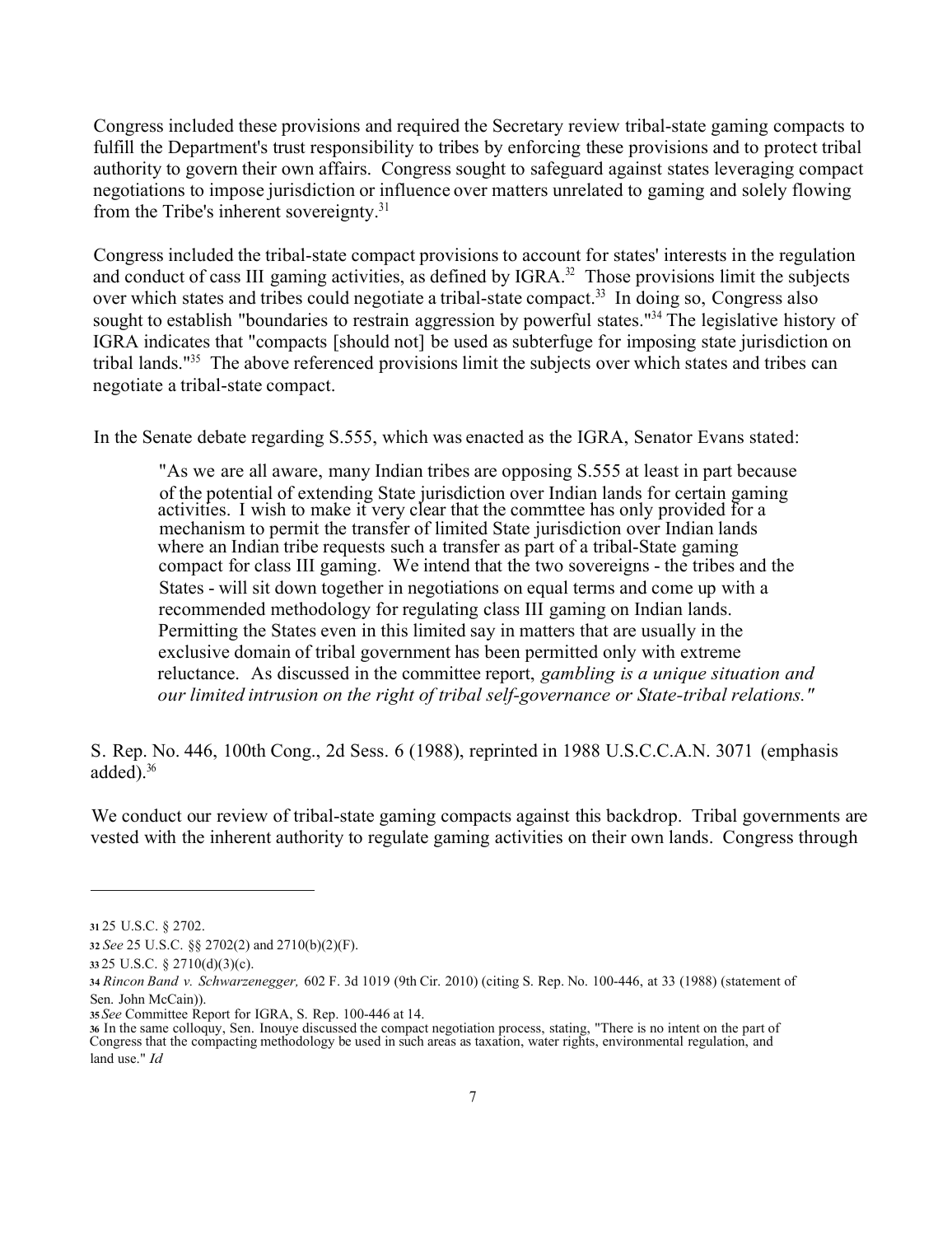IGRA, prescribed a limited scope of a state's regulatory interests in class III gaming activities on Indian lands which are located within the state, provided the state permits the conduct ofclass III gaming. Therefore, we must view the scope of prescribed state regulatory authority over tribal gaming activities [narrowly.](https://narrowly.37)<sup>37</sup>

#### **Impermissible Subjects ofCompact Negotiations**

When we review a tribal-state compact or amendment submitted under IGRA, we look to whether the provisions fall within the scope of categories prescribed at 25 U.S.C.  $\S 2710(d)(3)(c)$ . One of the most challenging aspects ofthis review is determining whether a particular provision adheres to the "catch-all" category at  $\S 2710$  (d)(3)(c)(vii): "...subjects that are directly related to the operation of gaming activities."

In the context of applying the "catch-all" category, we do not simply ask, 'but for the existence of the Tribe's class III gaming operation, would the particular subject regulated under a compact provision exist?<sup>'38</sup> If this question were used to provide the standard for determining whether a particular object ofregulation was "directly related to the operation of gaming activities," it would permit states to use tribal-state compacts as a means to regulate tribal activities far beyond that which Congress intended when it originally enacted IGRA<sup>39</sup> Instead, we must look to whether the regulated activity has a direct connection to the Tribe's conduct of class III gaming activities - "what goes on in a casino - each roll of the dice and spin of the wheel."<sup>40</sup>

As tribal gaming has evolved, many tribes have developed businesses or amenities that are ancillary to their gaming activities, such as hotels, conference centers, restaurants, spas, golf courses, recreational vehicle parks, water parks, and marinas. These businesses are often located near or adjacent to tribal

<sup>37</sup>*See* Testimony ofKevin K. Washburn, Assistant Secretary - Indian Affairs, before the Senate Committee on Indian Affairs, July 23, 2014 (emphasis added):

"With regard to compacts, IGRA carefully describes the topics to address in a compact. Congress specifically named six subjects related to the operation and regulation ofClass III gaming activity that may be addressed in a compact, and also included a limited catchall provision authorizing the inclusion of provisions for "any other subjects that are directly related to the operation of [Class III] gaming activities." *The Department closely scrutinizes tribal-state gaming compacts and disapproves compacts that do not squarely fall within the topics delineated in IGRA.* For example, Class II gaming is not an authorized subject of negotiation for class III compacts. The regulation of Class II gaming is reserved for tribal and federal regulation."

38 Under IGRA, it would not be appropriate for tribal-state compacts to provide for state regulation ofactivities such as tribal housing developmenls, government programs, or reservation infrastructure Those activities involve intervening factors and otherwise are not "directly related" to class Ill gaming activities under IGRA. 39 In 2011, we disapproved a proposed tribal-state gaming compact because we determined that it included provisions restricting tribal land use beyond the scope ofspecific subjects IGRA permits tribes and states to include in class III gaming compacts. *See,* Letter from Donald Laverdure, Principal Deputy Assistant Secretary - Indian Affairs, to Kimberly Vele, President of the Stockbridge-Munsee Community of Mohican Indians (February 18, 2011) (Stockbridge-Munsee Letter). In that instance, the proposed compact restricted the Stockbridge-Munsee Community of Mohican Indians from using the proposed gaming site for any purpose other than class III gaming. 40 Michigan v. Bay Mills Indian Community, 572 U.S. 782, 792 (2014).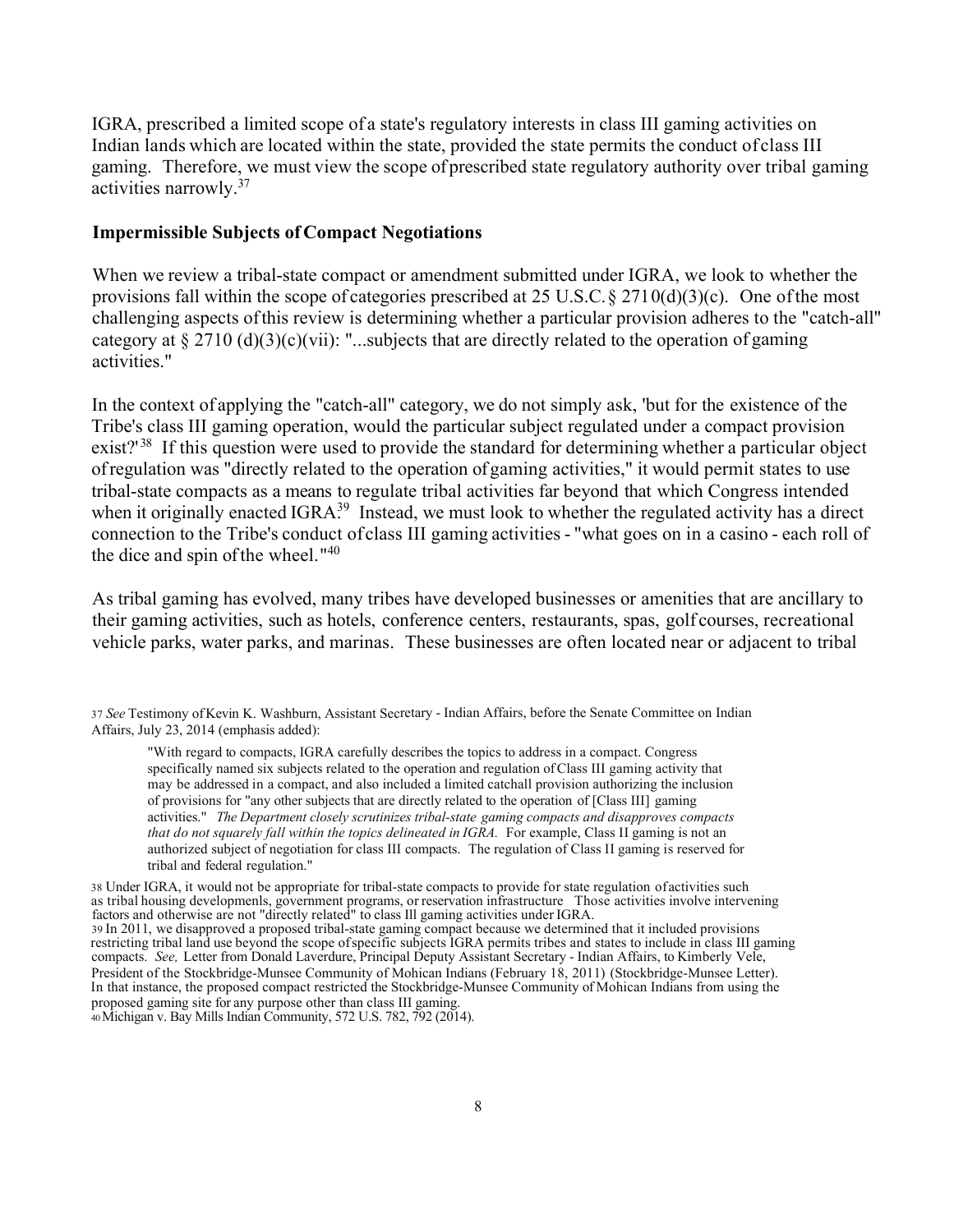gaming facilities and co-branded and co-marketed with the tribal gaming facility. Many times, they are managed with the tribal gaming facility by the business arm of the tribe. However, they ordinarily are not "directly related to the operation of gaming activities" and therefore not subject to regulation through a tribal-state gaming compact.

Mutually beneficial proximity, or even co-management alone is insufficient to establish a "direct connection" between the businesses and the class III gaming activity.<sup>41</sup> Because IGRA is very specific about the lawful reach of a compact, we interpret these provisions as applying only to the spaces in which gaming actually takes place - roll of the dice and spin of the wheel- or in the spaces in which other activities directly related to gaming occur. In performing this analysis, we keep in mind the Indian canons of construction and interpret this phrase to the benefit of the tribe. As such, we must construe this provision narrowly and not imply any diminishment of tribal sovereignty that does not exist.

Like many tribes, the Tribe has developed a casino resort complex, the Chukchansi Gold Resort & Casino. Beyond the casino floor where class III gaming is played by patrons on slot machines and various table games, and regulated by the Tribe's Gaming Commission, the Tribe offers multiple restaurant options, a hotel, spa, indoor/outdoor pool, and a conference center. Absent the existence of Class III gaming under IGRA, no State civil regulatory laws or local government zoning ordinances, for example, would apply to the Tribe's hotel, its restaurants, pool, spa, entertainment venue, conference center, or anywhere else on its Tribal [lands.](https://lands.42)<sup>42</sup> We conduct our review of the Compact against this backdrop.

## *Definitions*

We have repeatedly warned the State that definitions used for "Gaming Facility" and "Project" cause us significant concern because the Compact could be misconstrued to allow the State and its political subdivisions to regulate matters that are not directly related to gaming activities.<sup>43</sup>

These definitions are utilized throughout the Compact and result in the direct regulation of the Tribe and the Tribe's businesses and amenities that are ancillary to gaming activities. Using the "principal

<sup>41</sup>*See, e.g.,* Letter to the Honorable Peter S. Yucupicio, Chairman, Pascua Yaqui Tribe of Arizona, from the Director, Office of Indian Gaming, dated June 15, 2012, at 5, and fn. 9, discussing the American Recovery & Reinvestment Act of 2009 and IRS's "safe harbor" language to reassure potential buyers that tribally-issued bonds would be considered tax exempt by the IRS because the bonds did not finance a casino or other gaming establishment.

<sup>42</sup>Under Public Law 280, Congress authorized the State to enforce its criminal laws on the Tribe's lands.

<sup>43</sup> *See, e.g.,* Letter to the Honorable Vincent P. Armenta, Chairman, Santa Ynez Band of Chumash Mission Indians, from Kevin Washburn, Assistant Secretary - Indian Affairs (Dec. 17, 2015) ( on file with the Office of Indian Gaming) (noting the Department has repeatedly warned the State of California that the definitions cause the Department concern).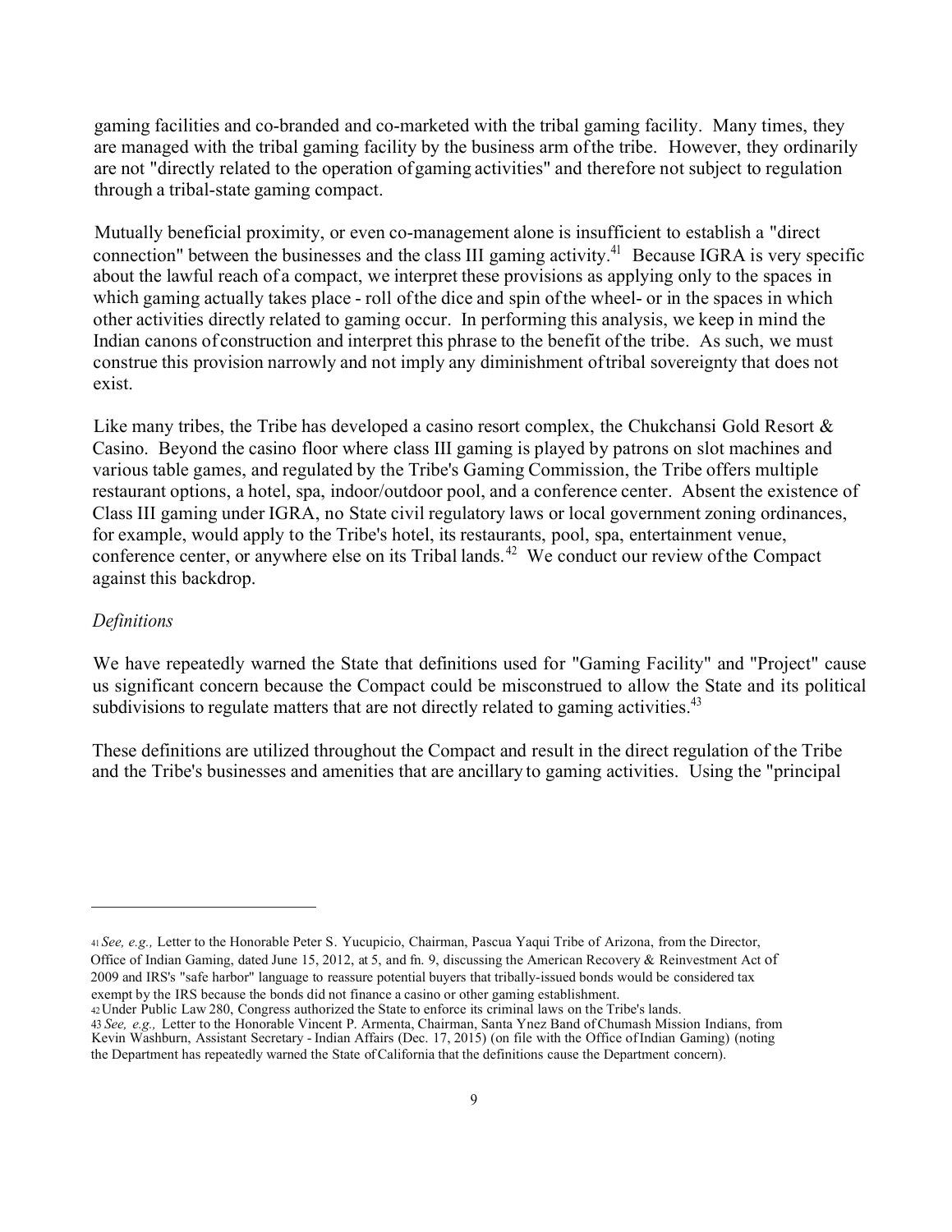purpose" language (as seen in the definition of "Gaming Facility") is subterfuge for use of the "but for" test, which the Department has repeatedly disavowed.<sup>44</sup>

The definition of Gaming Facility creates a broad interpretation of "directly related to the operation of gaming activity" that seeks to impose state regulation beyond building spaces such as the casino floor, vault, surveillance, count, casino management, casino information technology, gaming device and supplies storage areas, that are "directly related to the *operation* of class III gaming activities" and therefore subject to regulation under IGRA and an approved compact (together, "Gaming [Spaces"\).](https://Spaces").45)<sup>45</sup>

The State submitted arguments claiming that the definitions contain limiting phrases to clarify that these definitions do not reach beyond those operations which are "directly related to gaming." Conversely, the Tribe's response explained the resort is interconnected with the gaming facility and noted it is beneficial for the Tribe to have a consistent approach for its patrons and employees at the Casino-Resort. These responses reinforce our concern that the State is using the class III gaming compact process to regulate beyond the spaces in which gaming actually takes place - roll of the dice and spin of the wheel - or in the spaces in which other activities directly related to gaming occur. The State's reliance on "principal purpose" and "but for" as the standard for "directly related" reinforces our conclusion that the State is impermissibly using the Compact to regulate beyond Gaming Spaces. Thus, we reject the State's interpretation of the term "directly related to gaming" and note that it may stifle tribal economic development.

We acknowledge that the Department affirmatively approved the Tribe's 1999 Compact. Looking back, we have concerns with the definitions of Gaming Facility, Gaming Operation, and Project, but note the effect of those definitions in the 1999 Compact were never as broad as presented by this Compact. For example, the 1999 Compact definitions, when coupled with the two-page "Off-Reservation Environmental Impacts" section's language, merely provided for public notice-including to the local government abutting the Tribe's lands, comment, and mitigation provisions; resulting in a limited and reasonable process that did not interfere with the Tribe's authority to govern itself, proceed with a project, or otherwise use its lands.

In contrast, the Compact's definitions of Gaming Facility, Gaming Operation, Project, and Interested Persons, when coupled with requirements in the 30-page Section 11, go far beyond the 1999 Compact.

For example, where the 1999 Compact required notice to the public and the local government, the Compact's definition of Interested Persons that must be notified of the Tribe's contemplated Project under Section 11 now includes:

<sup>44</sup>*Supra* n.40; Letter to the Honorable Chris Wright, Chairman, Dry Creek Rancheria Band of Pomo Indians, from John Tahsuda, Principal Deputy Assistant Secretary- Indian Affairs (Dec. 15, 2017) (noting that activities that are only indirectly related to gaming activities are not proper subjects for tribal-state gaming compacts). 45 25 U.S.C. 2710(d)(3)(C).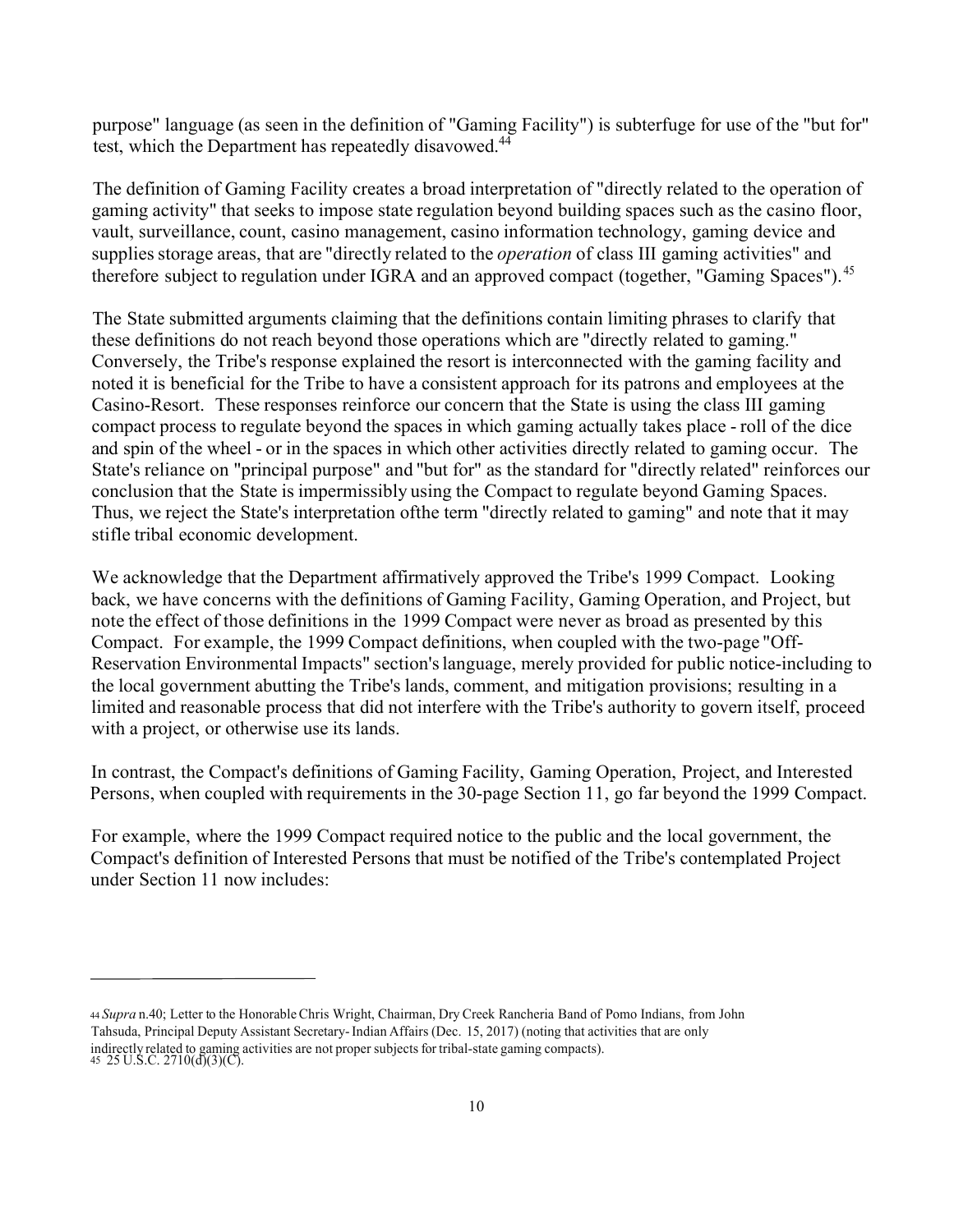(i) all local, state, and federal agencies, which, *if a Project were not taking place on Indian lands, would have responsibility for approving the Project or would exercise authority over the natural resources that may be affected by the Project, (ii) any incorporated city within six (6) miles of the Project, and (iii) persons, groups, or* agencies that request in writing a notice of preparation of a draft tribal environmental impact report described in section 11.0, or have commented on the Project in writing to the Tribe or the County where those comments were provided to the Tribe." (Emphasis added.)

Even if we were to read the definitions of Gaming Facility, Gaming Operation, and Project, to *exclude*  anything beyond the building's Gaming Spaces that are indisputably directly related to the *operation* of class III gaming activities, the Compact's provisions require notice and comment by individuals and entities that have the effect of interfering with the Tribe's ability to govern itself, proceed with a project, or otherwise use its lands.

## *Environmental Regulation*

Triggered by the definitions discussed above, the Compact at Section 11 requires the Tribe to implement State environmental law and regulations for on-reservation projects. These provisions apply to any construction or renovation at the Gaming Facility - i.e., the entire casino-resort complex and "any activity involving a physical change to the reservation environment, the principal purpose of which is directly related to the activities of the Gaming Operation." Further, section  $11.15(e)$  requires the Tribe to enter into intergovernmental agreements with the County, the City, and Caltrans prior to commencement of a project. Section  $11.15(b)(3)$  requires that these intergovernmental agreements include compensation (payment) from the Tribe to the local governments for mitigation of effects on public safety and for public services provided to the Tribe. In effect, any project funded by, organized by, or related to, the Tribe's gaming business enterprise will trigger these provisions.

As written, these provisions address potential environmental impacts from on-reservation tribal activity that is not directly related to the "roll of the dice and the spin of the wheel." Instead, Section 11 reaches far beyond a renovation of the casino floor, for example, to any renovations in the entire resort complex, and any other renovations or construction of on-reservation business operated by the Tribe's gaming business enterprise. Moreover the requirement to enter into an intergovernmental agreement prior to commencement of a project provides local governments an effective veto over an onreservation Tribal project. Therefore, these provisions, as written, fall outside of the narrow range of topics IGRA permits in a compact and must be disapproved.

The Tribe and the State submitted supplementary information, which argued that these provisions were narrowly tailored to identify and address any potential "negative externalities caused by gaming." The State further argued that the environmental review is effectuated not through application of state law within the reservation, but through a Tribal Environmental Protection Ordinance (TEPO). Section 11.2 of the Compact requires that the Tribe adopt an ordinance that "will incorporate the relevant policies and purposes of NEPA [the National Environmental Policy Act] and CEQA [California Environmental Quality Act]." Although this passage is similar to Section 10. 8 of the 1999 Compact, the Compact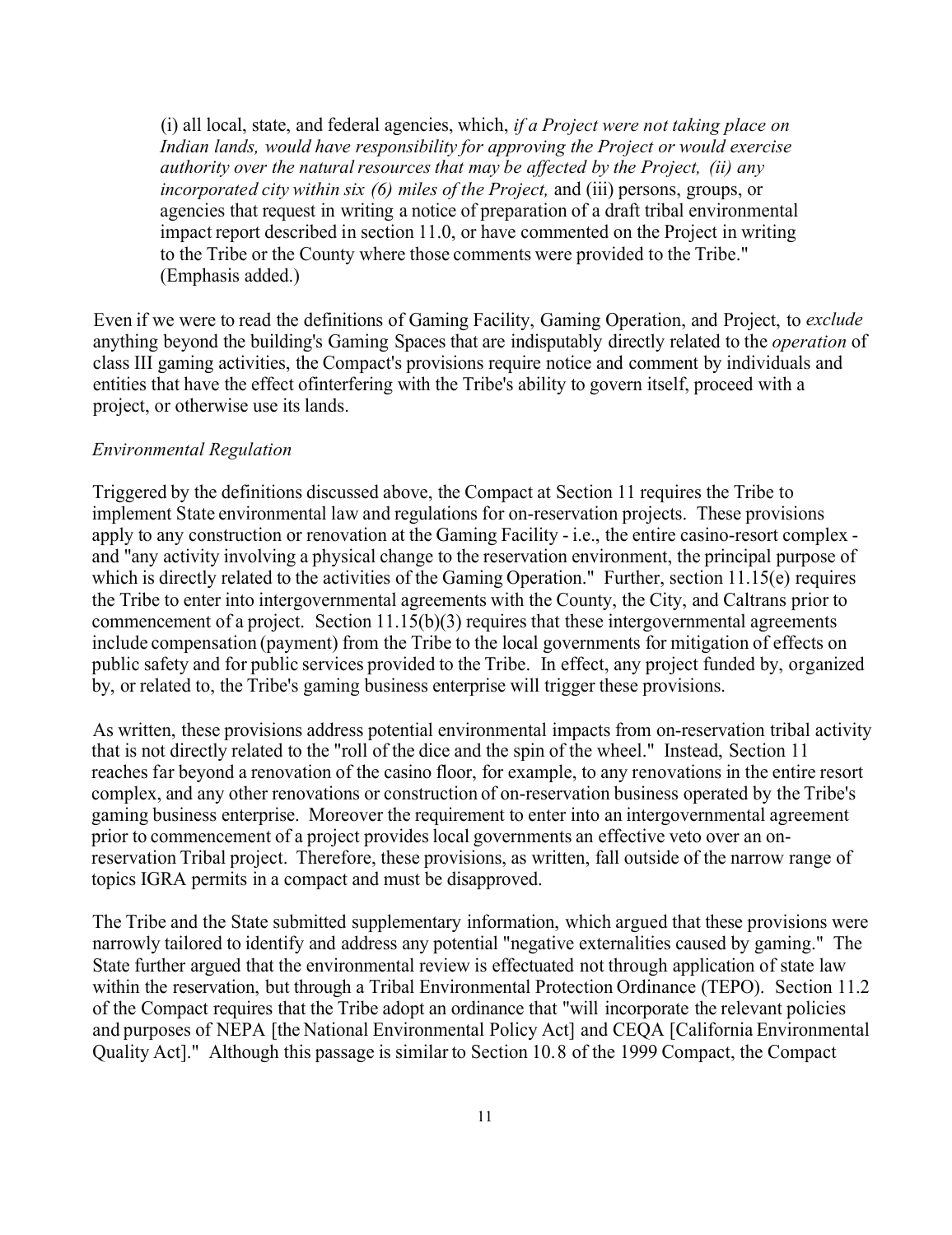goes on to require the Tribe to "submit its [TEPO] to the State" and, "[i]fthe State identifies aspects of the [TEPO] that it believes are inconsistent with section 11.0, the matter will be resolved in accordance with the dispute resolution provisions of section 13.0."<sup>46</sup> That Section governs dispute resolution, including binding arbitration, which means that the TEPO could ultimately be imposed by an arbitration decision.

Further, at each relevant stage ofthe Tribe's environmental review process, the Compact requires the Tribe to notify the State ofits determination and allow for the State to object to the Tribe's determination. Ifthe State objects and Tribe and the State are unable to resolve the issue, the Compact's environmental dispute resolution sections are triggered, including binding arbitration in some instances.

We are unpersuaded that these provisions are narrowly tailored to address only the potential negative externalities caused by gaming. Further, requiring a Tribe to adopt state law or its equivalent and permitting for the State to review and object to the Tribe's environmental review is effectively one step removed from the direct application of State law on the Tribe's reservation. As noted above, the broad definitions used in the Compact extend the reach ofthese provisions far beyond potential changes to the Tribe's casino floor.

#### *Tobacco*

The Compact at section 12.2, regulates the Tribe's sales oftobacco, a topic that is well outside ofthe scope of IGRA's compact provisions. Section 12.2 in relevant part states: "[t]he Tribe will not permit the sales of tobacco products to persons under age twenty-one (21)." This provision directly regulates the Tribe's sales of tobacco products. In 2004, the Department severed a provision in the model Oklahoma gaming compact because it included [tobacco.](https://tobacco.47)<sup>47</sup> Similarly, in 2012, the Department disapproved a compact between the State of Massachusetts and the Mashpee Wampanoag Tribe because that compact included several topics outside the scope of IGRA's compact [provisions.](https://provisions.48)<sup>48</sup> In both cases the Department pointed to IGRA's text and legislative history as prohibiting states from using the IGRA compact process as subterfuge for imposing state jurisdiction on Tribes concerning issues not related to gaming.

The State responded to our concerns on this issue by noting that "Federal law presently prohibits retailers from selling tobacco products to anyone under 21 years of age. 21 U.S.C. § 387f(d). Thus, under federal law, the Tribe is not authorized to sell tobacco products to anyone under the age of 21." This does not change our concern that this provision is not directly related to gaming. The regulation

<sup>46</sup>Compact § 11.2.

<sup>47</sup>*See, e.g.,* Letter to the Honorable Kenneth Blanchard, Governor Absentee Shawnee Tribe ofOklahoma, from the Principal Deputy Assistant Secretary- Indian Affairs, dated Dec. 17, 2004, approving the 2004 Oklahoma compact while severing Part 15D which related to the Tobacco Compact.

<sup>48</sup>Letter to the Honorable Cedric Cromwell, Chairperson, Mashpee Wampanoag Tribe, from Kevin Washburn, Assistant Secretary- Indian Affairs, dated Oct. 12, 2012, disapproving the Tribe's 2012 compact.